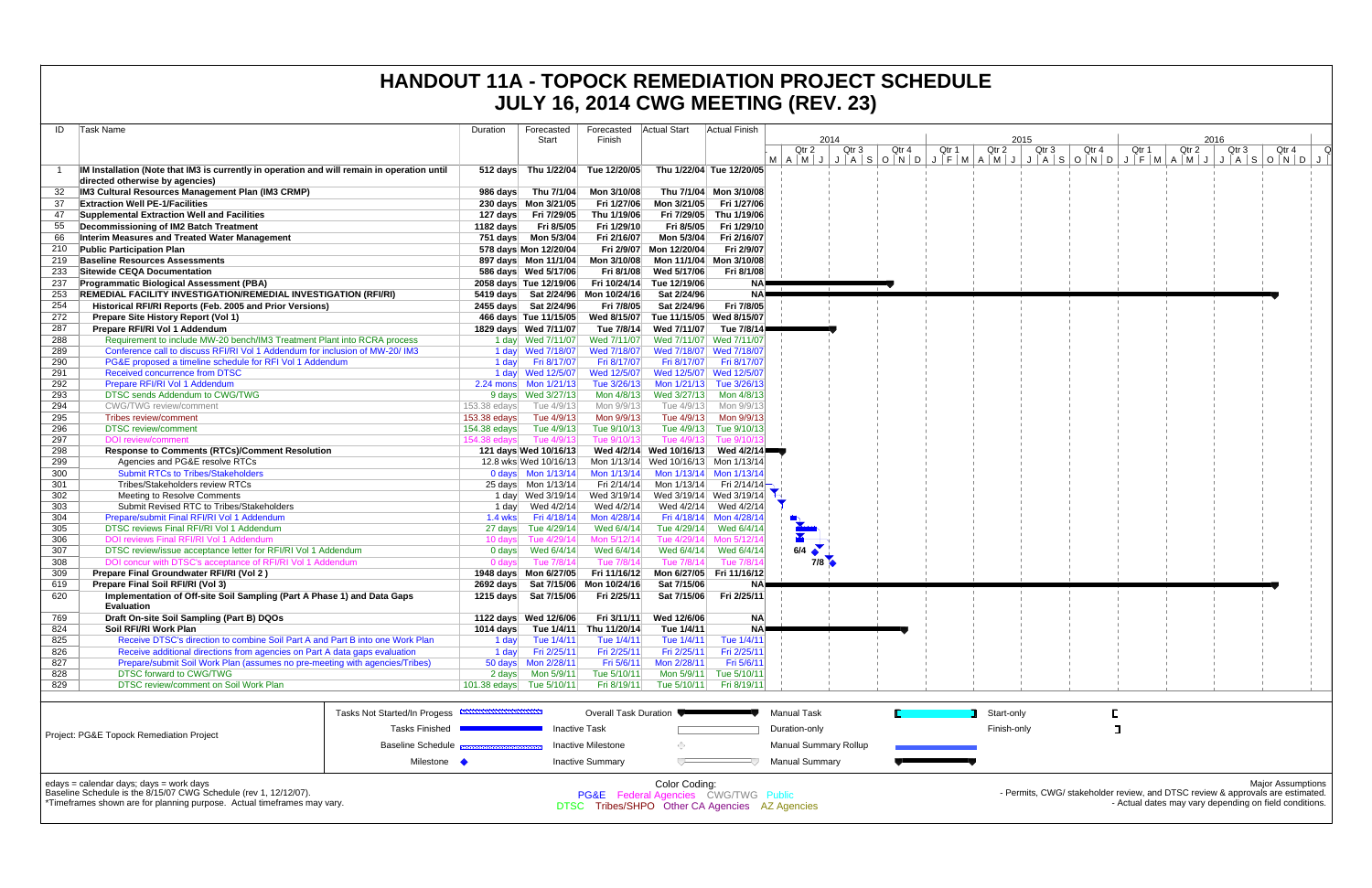| ID  | Task Name                                                                                                                                                                                   | Duration        | Forecasted            | Forecasted                           | <b>Actual Start</b>                                                                                     | Actual Finish              |                                     |                       |       |               |                                                                                |                                                        |                  |                          |                          |   |
|-----|---------------------------------------------------------------------------------------------------------------------------------------------------------------------------------------------|-----------------|-----------------------|--------------------------------------|---------------------------------------------------------------------------------------------------------|----------------------------|-------------------------------------|-----------------------|-------|---------------|--------------------------------------------------------------------------------|--------------------------------------------------------|------------------|--------------------------|--------------------------|---|
|     |                                                                                                                                                                                             |                 | Start                 | Finish                               |                                                                                                         |                            | 2014<br>Qtr <sub>3</sub><br>Qtr 2   | Qtr 4                 | Qtr 1 | 2015<br>Qtr 2 | Qtr <sub>3</sub><br>Qtr 4                                                      | Qtr 1                                                  | Qtr <sub>2</sub> | 2016<br>Qtr <sub>3</sub> | Qtr 4                    | Q |
| 830 | DOI review/comment on Soil Work Plan                                                                                                                                                        | 98.38 edays     | Tue 5/10/11           | Tue 8/16/11                          | Tue 5/10/11                                                                                             | Tue 8/16/11                | MAMJJASONDJFMAMJJASONDJFMAMJJASONDJ |                       |       |               |                                                                                |                                                        |                  |                          |                          |   |
| 831 | CWG/TWG review/comment on Soil Work Plan                                                                                                                                                    | 83.38 edavs     | Tue 5/10/11           | Mon 8/1/11                           | Tue 5/10/11                                                                                             | Mon 8/1/11                 |                                     |                       |       |               |                                                                                |                                                        |                  |                          |                          |   |
| 832 | <b>Tribal Consultation</b>                                                                                                                                                                  | 66.38 edays     | Fri 5/27/11           | Mon 8/1/11                           | Fri 5/27/11                                                                                             | Mon 8/1/11                 |                                     |                       |       |               |                                                                                |                                                        |                  |                          |                          |   |
| 833 | <b>SHPO Consultation</b>                                                                                                                                                                    | 66.38 edays     | Fri 5/27/11           | Mon 8/1/11                           | Fri 5/27/11                                                                                             | Mon 8/1/11                 |                                     |                       |       |               |                                                                                |                                                        |                  |                          |                          |   |
| 834 | <b>FMIT comment on DTSC's/DOI's comments</b>                                                                                                                                                | 0 days          | Fri 9/9/11            | Fri 9/9/11                           | Fri 9/9/11                                                                                              | Fri 9/9/11                 |                                     |                       |       |               |                                                                                |                                                        |                  |                          |                          |   |
| 835 | FMIT, Hualapai, DTSC and DOI discuss FMIT's comments on Agencies' comments                                                                                                                  | 1 day           | Thu 9/15/11           | Thu 9/15/11                          | Thu 9/15/11                                                                                             | Thu 9/15/11                |                                     |                       |       |               |                                                                                |                                                        |                  |                          |                          |   |
| 836 | DTSC respond to FMIT's comment on DTSC's comments                                                                                                                                           |                 | 1 day Thu 10/6/11     | Thu 10/6/11                          |                                                                                                         | Thu 10/6/11 Thu 10/6/1     |                                     |                       |       |               |                                                                                |                                                        |                  |                          |                          |   |
| 837 | DOI respond to FMIT's comment on DOI's comments                                                                                                                                             | 1 davl          | Thu 10/6/11           | Thu 10/6/11                          | Thu 10/6/11                                                                                             | Thu 10/6/1                 |                                     |                       |       |               |                                                                                |                                                        |                  |                          |                          |   |
| 838 | DTSC provides additional direction to PGE                                                                                                                                                   | 1 day           | Fri 10/7/11           | Fri 10/7/11                          | Fri 10/7/11                                                                                             | Fri 10/7/11                |                                     |                       |       |               |                                                                                |                                                        |                  |                          |                          |   |
| 839 | DOI provides additional direction to PG&E                                                                                                                                                   | 1 dav           | Fri 10/7/11           | Fri 10/7/11                          | Fri 10/7/11                                                                                             | Fri 10/7/1                 |                                     |                       |       |               |                                                                                |                                                        |                  |                          |                          |   |
| 840 | Comment resolution                                                                                                                                                                          |                 | 42.2 wks Mon 8/22/11  | Fri 6/15/12                          |                                                                                                         | Mon 8/22/11 Fri 6/15/12    |                                     |                       |       |               |                                                                                |                                                        |                  |                          |                          |   |
| 841 | Draft response to comments to Tribes                                                                                                                                                        |                 |                       |                                      | 1 day Wed 12/14/11 Wed 12/14/11 Wed 12/14/11 Wed 12/14/1                                                |                            |                                     |                       |       |               |                                                                                |                                                        |                  |                          |                          |   |
| 842 | Sitewalk to review soil sample locations                                                                                                                                                    |                 |                       |                                      | 1 day Thu 12/15/11 Thu 12/15/11 Thu 12/15/11 Thu 12/15/11                                               |                            |                                     |                       |       |               |                                                                                |                                                        |                  |                          |                          |   |
| 843 | Final response to comments (RTCs) to CWG/TWG/Agencies/Tribes                                                                                                                                |                 | 0 days Fri 5/11/12    | Fri 5/11/12                          | Fri 5/11/12                                                                                             | Fri 5/11/12                |                                     |                       |       |               |                                                                                |                                                        |                  |                          |                          |   |
| 844 | Meeting to discuss RTCs (after 2weeks review of RTCs by CWG/ TWG/Tribes)                                                                                                                    | 0 days          | Fri 6/15/12           | Fri 6/15/12                          |                                                                                                         | Fri 6/15/12   Fri 6/15/12  |                                     |                       |       |               |                                                                                |                                                        |                  |                          |                          |   |
| 845 | PG&E submits Revised Work Plan including RTCs                                                                                                                                               | <b>16.4 wks</b> | Fri 5/11/12           | Wed 9/5/12                           |                                                                                                         | Fri 5/11/12 Wed 9/5/12     |                                     |                       |       |               |                                                                                |                                                        |                  |                          |                          |   |
| 846 | <b>DTSC forward to CWG/TWG</b>                                                                                                                                                              |                 |                       | 0 days    Mon 9/17/12    Mon 9/17/12 |                                                                                                         | Mon 9/17/12 Mon 9/17/12    |                                     |                       |       |               |                                                                                |                                                        |                  |                          |                          |   |
| 847 | DOI, DTSC, and Tribes met to discuss Soil RTC process                                                                                                                                       |                 |                       |                                      | 1 day Tue 10/16/12 Tue 10/16/12 Tue 10/16/12 Tue 10/16/12                                               |                            |                                     |                       |       |               |                                                                                |                                                        |                  |                          |                          |   |
| 848 | DTSC reviews/comments on Revised Work Plan                                                                                                                                                  |                 |                       | 24 days Tue 9/18/12 Fri 10/19/12     |                                                                                                         | Tue 9/18/12   Fri 10/19/12 |                                     |                       |       |               |                                                                                |                                                        |                  |                          |                          |   |
| 849 | PG&E submits Final Work Plan (clean and redline versions)                                                                                                                                   |                 |                       |                                      | 0 days  Mon 1/14/13  Mon 1/14/13  Mon 1/14/13  Mon 1/14/13                                              |                            |                                     |                       |       |               |                                                                                |                                                        |                  |                          |                          |   |
| 850 | Monitoring of Historical/Archaeological Sites in Soil EIR Project Area                                                                                                                      |                 |                       |                                      | 8 days Mon 12/2/13 Wed 12/11/13 Mon 12/2/13 Wed 12/11/13                                                |                            |                                     |                       |       |               |                                                                                |                                                        |                  |                          |                          |   |
| 851 | <b>Prepare/submit Final Monitoring Report</b>                                                                                                                                               |                 |                       |                                      | 3.1 mons Thu 12/12/13 Wed 3/12/14 Thu 12/12/13 Wed 3/12/14                                              |                            |                                     |                       |       |               |                                                                                |                                                        |                  |                          |                          |   |
| 852 | <b>State CEQA evaluation</b>                                                                                                                                                                |                 |                       |                                      | 529 days Mon 11/12/12 Thu 11/20/14 Mon 11/12/12                                                         |                            |                                     |                       |       |               |                                                                                |                                                        |                  |                          |                          |   |
| 853 | <b>Prepare Notice of Preparation</b>                                                                                                                                                        |                 |                       |                                      | 13 days Mon 11/12/12 Wed 11/28/12 Mon 11/12/12 Wed 11/28/12                                             |                            |                                     |                       |       |               |                                                                                |                                                        |                  |                          |                          |   |
| 861 | <b>NOP Public Review</b>                                                                                                                                                                    |                 |                       |                                      |                                                                                                         |                            |                                     |                       |       |               |                                                                                |                                                        |                  |                          |                          |   |
| 864 | <b>Prepare Draft EIR</b>                                                                                                                                                                    |                 |                       | Fri 7/4/14                           | <b>Mon 1/7/13</b>                                                                                       | Fri 7/4/14                 |                                     |                       |       |               |                                                                                |                                                        |                  |                          |                          |   |
| 881 | <b>Draft EIR Public Review</b>                                                                                                                                                              |                 |                       | Thu 8/21/14                          | Mon 7/7/14                                                                                              | <b>NA</b>                  |                                     |                       |       |               |                                                                                |                                                        |                  |                          |                          |   |
| 882 | 45-Day Public Review                                                                                                                                                                        |                 |                       | Thu 8/21/14                          | Mon 7/7/14                                                                                              | <b>NA</b>                  |                                     |                       |       |               |                                                                                |                                                        |                  |                          |                          |   |
| 883 | <b>Public Meeting/Hearing</b>                                                                                                                                                               |                 | 4 edays Mon 7/21/14   | Fri 7/25/14                          | <b>NA</b>                                                                                               | <b>NA</b>                  |                                     |                       |       |               |                                                                                |                                                        |                  |                          |                          |   |
| 884 | Final EIR, Response to Comments, Findings, MMRP                                                                                                                                             |                 |                       | 66 days Thu 8/21/14 Thu 11/20/14     | <b>NA</b>                                                                                               | <b>NA</b>                  |                                     |                       |       |               |                                                                                |                                                        |                  |                          |                          |   |
| 885 | ESA Compile & Prepare Admin Draft RTC/EIR revision*                                                                                                                                         |                 |                       | 6 wks Thu 8/21/14 Wed 10/1/14        | <b>NA</b>                                                                                               | <b>NA</b>                  |                                     |                       |       |               |                                                                                |                                                        |                  |                          |                          |   |
| 886 | DTSC Review Admin Draft RTC/FEIR/Findings/MMRP*                                                                                                                                             |                 |                       | 3 wks Thu 10/2/14 Wed 10/22/14       | <b>NA</b>                                                                                               | <b>NA</b>                  |                                     |                       |       |               |                                                                                |                                                        |                  |                          |                          |   |
| 887 | ESA Prepare Screencheck RTC/FEIR/Findings/MMRP                                                                                                                                              |                 |                       | 2 wks Thu 10/23/14 Wed 11/5/14       | <b>NA</b>                                                                                               | <b>NA</b>                  |                                     |                       |       |               |                                                                                |                                                        |                  |                          |                          |   |
| 888 | DTSC Review Screencheck RTC/FEIR/Findings/MMRP                                                                                                                                              |                 |                       | 1 wk Thu 11/6/14 Wed 11/12/14        | <b>NA</b>                                                                                               | <b>NA</b>                  |                                     |                       |       |               |                                                                                |                                                        |                  |                          |                          |   |
| 889 | <b>PG&amp;E Review Screencheck RTC/FEIR for Accuracy</b>                                                                                                                                    |                 |                       | 1 wk Thu 11/6/14 Wed 11/12/14        | <b>NA</b>                                                                                               | <b>NA</b>                  |                                     |                       |       |               |                                                                                |                                                        |                  |                          |                          |   |
| 890 | <b>ESA Prepare Final RTC/FEIR/Findings/MMRP</b>                                                                                                                                             |                 |                       | 1 wk Thu 11/13/14 Wed 11/19/14       | <b>NA</b>                                                                                               | <b>NA</b>                  |                                     |                       |       |               |                                                                                |                                                        |                  |                          |                          |   |
| 891 | DTSC Certifies Final EIR/ files Notice of Determination                                                                                                                                     |                 |                       | 1 day Thu 11/20/14 Thu 11/20/14      | <b>NA</b>                                                                                               | <b>NA</b>                  |                                     |                       |       |               |                                                                                |                                                        |                  |                          |                          |   |
| 892 | <b>DTSC approve Final Work Plan</b>                                                                                                                                                         |                 |                       | 0 days Thu 11/20/14 Thu 11/20/14     | <b>NA</b>                                                                                               | <b>NA</b>                  |                                     | $11/20$ $\frac{1}{2}$ |       |               |                                                                                |                                                        |                  |                          |                          |   |
| 893 | DOI approve Final Work Plan                                                                                                                                                                 |                 |                       | 0 days Thu 11/20/14 Thu 11/20/14     | <b>NA</b>                                                                                               | N,                         |                                     | 11/20 $\sqrt{ }$      |       |               |                                                                                |                                                        |                  |                          |                          |   |
| 894 | <b>Work Plan Implementation/Data Analysis</b>                                                                                                                                               |                 | 256 days Fri 11/21/14 | Fri 11/13/15                         | <b>NA</b>                                                                                               | <b>NA</b>                  |                                     |                       |       |               |                                                                                |                                                        |                  |                          |                          |   |
| 895 | <b>Permitting/Planning for Field Work</b>                                                                                                                                                   |                 | 2 mons Fri 11/21/14   | Mon 1/19/15                          | <b>NA</b>                                                                                               | <b>NA</b>                  |                                     |                       |       |               |                                                                                |                                                        |                  |                          |                          |   |
| 896 | <b>Field mobilization</b>                                                                                                                                                                   | 30 days         | Fri 1/2/15            | Thu 2/12/15                          | <b>NA</b>                                                                                               | <b>NA</b>                  |                                     |                       |       |               |                                                                                |                                                        |                  |                          |                          |   |
| 897 | Stakeholder Attending Kick-Off Meeting at Site*                                                                                                                                             | 0 days          | Fri 2/13/15           | Fri 2/13/15                          | <b>NA</b>                                                                                               | <b>NA</b>                  |                                     |                       | 2/13  |               |                                                                                |                                                        |                  |                          |                          |   |
| 898 | Stakeholder Attending Kick-Off Meeting at Site*                                                                                                                                             | 0 days          | Fri 2/13/15           | Fri 2/13/15                          | <b>NA</b>                                                                                               | <b>NA</b>                  |                                     |                       | 2/13  |               |                                                                                |                                                        |                  |                          |                          |   |
| 899 | Stakeholder Attending Kick-Off Meeting at Site*                                                                                                                                             | 0 days          | Fri 2/13/15           | Fri 2/13/15                          | <b>NA</b>                                                                                               | $N_A$                      |                                     |                       | 2/13  |               |                                                                                |                                                        |                  |                          |                          |   |
| 900 | Stakeholder Attending Kick-Off Meeting at Site*                                                                                                                                             | 0 days          | Fri 2/13/15           | Fri 2/13/15                          | <b>NA</b>                                                                                               | <b>NA</b>                  |                                     |                       | 2/13  |               |                                                                                |                                                        |                  |                          |                          |   |
| 901 | Stakeholder Attending Kick-Off Meeting at Site*                                                                                                                                             | 0 days          | Fri 2/13/15           | Fri 2/13/15                          | <b>NA</b>                                                                                               | <b>NA</b>                  |                                     |                       | 2/13  |               |                                                                                |                                                        |                  |                          |                          |   |
|     |                                                                                                                                                                                             |                 |                       |                                      |                                                                                                         |                            |                                     |                       |       |               |                                                                                |                                                        |                  |                          |                          |   |
|     | Tasks Not Started/In Progess                                                                                                                                                                |                 |                       | Overall Task Duration                |                                                                                                         |                            | <b>Manual Task</b>                  |                       |       | Start-only    |                                                                                |                                                        |                  |                          |                          |   |
|     | <b>Tasks Finished</b><br>Project: PG&E Topock Remediation Project                                                                                                                           |                 |                       | <b>Inactive Task</b>                 |                                                                                                         |                            | Duration-only                       |                       |       | Finish-only   |                                                                                | ᄀ                                                      |                  |                          |                          |   |
|     | <b>Baseline Schedule</b>                                                                                                                                                                    |                 |                       | Inactive Milestone                   | ◇                                                                                                       |                            | <b>Manual Summary Rollup</b>        |                       |       |               |                                                                                |                                                        |                  |                          |                          |   |
|     |                                                                                                                                                                                             | Milestone •     |                       | <b>Inactive Summary</b>              | $\overline{\phantom{a}}$                                                                                |                            | <b>Manual Summary</b>               |                       |       |               |                                                                                |                                                        |                  |                          |                          |   |
|     | $edays = calendar days$ ; $days = work days$<br>Baseline Schedule is the 8/15/07 CWG Schedule (rev 1, 12/12/07).<br>*Timeframes shown are for planning purpose. Actual timeframes may vary. |                 |                       |                                      | Color Coding:<br>PG&E Federal Agencies CWG/TWG Public<br>DTSC Tribes/SHPO Other CA Agencies AZ Agencies |                            |                                     |                       |       |               | - Permits, CWG/ stakeholder review, and DTSC review & approvals are estimated. | - Actual dates may vary depending on field conditions. |                  |                          | <b>Major Assumptions</b> |   |

|                                                                                                                                                                                        | Tasks Not Started/In Progess<br>                  | Overall Task Duration                          |                                                                  | Manual Task           |  | start⊣ |
|----------------------------------------------------------------------------------------------------------------------------------------------------------------------------------------|---------------------------------------------------|------------------------------------------------|------------------------------------------------------------------|-----------------------|--|--------|
| Project: PG&E Topock Remediation Project                                                                                                                                               | <b>Tasks Finished</b>                             | <b>Inactive Task</b>                           |                                                                  | Duration-only         |  | Finish |
|                                                                                                                                                                                        | Baseline Schedule <del>manuscus assussussus</del> | Inactive Milestone                             |                                                                  | Manual Summary Rollup |  |        |
|                                                                                                                                                                                        | Milestone                                         | <b>Inactive Summary</b>                        |                                                                  | <b>Manual Summary</b> |  |        |
| edays = calendar days; days = work days<br>Baseline Schedule is the 8/15/07 CWG Schedule (rev 1, 12/12/07).<br>*Timeframes shown are for planning purpose. Actual timeframes may vary. |                                                   | DTSC Tribes/SHPO Other CA Agencies AZ Agencies | Color Coding:<br><b>PG&amp;E</b> Federal Agencies CWG/TWG Public |                       |  |        |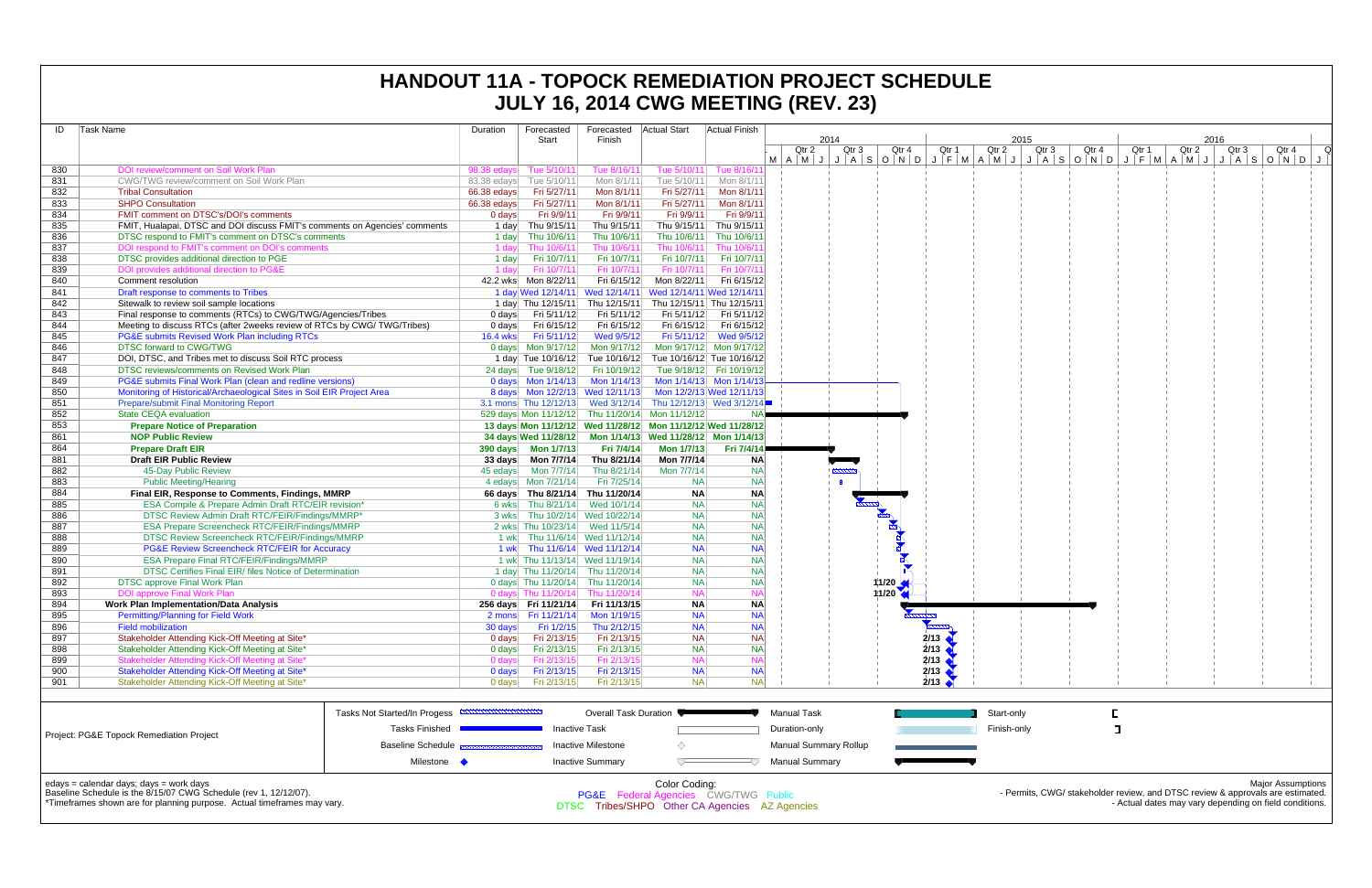| ID           | Task Name                                                                                |                              | Duration    | Forecasted               | Forecasted                         | Actual Start                                   | Actual Finish                                     |                       |               |                              |                        |       |         |
|--------------|------------------------------------------------------------------------------------------|------------------------------|-------------|--------------------------|------------------------------------|------------------------------------------------|---------------------------------------------------|-----------------------|---------------|------------------------------|------------------------|-------|---------|
|              |                                                                                          |                              |             | Start                    | Finish                             |                                                |                                                   |                       | 2014          |                              |                        |       |         |
|              |                                                                                          |                              |             |                          |                                    |                                                |                                                   |                       | Qtr 2         | Qtr 3                        | Qtr 4                  | Qtr 1 | Qtr 2   |
| 902          | Field Implementation (field duration will depend on field conditions, ability to perform |                              | 273 edays   | Fri 2/13/15              | Fri 11/13/15                       | <b>NA</b>                                      | <b>NA</b>                                         |                       |               |                              | $M$  A M J J A S O N D | J     | F M A M |
|              | field work concurrently, and ability to reach timely decisions on additional sampling    |                              |             |                          |                                    |                                                |                                                   |                       |               |                              |                        |       |         |
|              | needs)                                                                                   |                              |             |                          |                                    |                                                |                                                   |                       |               |                              |                        |       |         |
| 903          | <b>Reporting (RFI/RI Volume 3)</b>                                                       |                              |             |                          | 245 days Tue 11/17/15 Mon 10/24/16 | <b>NA</b>                                      | <b>NA</b>                                         |                       |               |                              |                        |       |         |
| 919          | <b>ADEQ Topock Groundwater Study</b>                                                     |                              |             | 475 days Thu 11/18/04    | Wed 8/23/06                        |                                                | Thu 11/18/04 Wed 8/23/06                          |                       |               |                              |                        |       |         |
| 923          | CORRECTIVE MEASURES/REMEDIAL ALTERNATIVE DEVELOPMENT                                     |                              |             | 1527 days  Mon 3/29/04   | Thu 12/31/09                       | Mon 3/29/04                                    | <b>NA</b>                                         |                       |               |                              |                        |       |         |
| 1071         | <b>CORRECTIVE MEASURE STUDY/FEASIBILITY STUDY (CMS/FS) AND RISK ASSESSMENT</b>           |                              |             | 4082 days Mon 12/16/02   |                                    | Fri 6/29/18 Mon 12/16/02                       | <b>NA</b>                                         |                       |               |                              |                        |       |         |
| 1072         | <b>CMS Work Plan</b>                                                                     |                              |             | 1465 days Mon 12/16/02   |                                    | Tue 6/24/08 Mon 12/16/02                       | Tue 6/24/08                                       |                       |               |                              |                        |       |         |
| 1091         | <b>Risk Evaluation - Scoping and CSM</b>                                                 |                              |             | 2825 days Tue 10/31/06   | Mon 8/14/17                        | Tue 10/31/06                                   | <b>NA</b>                                         |                       |               |                              |                        |       |         |
| 1092         | Soil Land Use and Pathway Analysis before Nov. 2007 Group Meeting                        |                              |             | 265 days Tue 10/31/06    | Fri 10/26/07                       | Tue 10/31/06                                   | Fri 10/26/07                                      |                       |               |                              |                        |       |         |
| 1093         | Scoping for Ecological Risk Assessment Work Plan                                         |                              |             | 282 days  Mon 1/22/07    | Fri 2/15/08                        | Mon 1/22/07                                    | Fri 2/15/08                                       |                       |               |                              |                        |       |         |
| 1103         | Soil/Groundwater Risk Assessment Workplan (RAWP)                                         |                              |             | 1887.7 days Mon 10/29/07 |                                    | Thu 1/15/15 Mon 10/29/07                       | <b>NA</b>                                         |                       |               |                              |                        |       |         |
| 1104         | <b>RAWP</b>                                                                              |                              |             | 334 days Mon 10/29/07    |                                    | Thu 2/5/09 Mon 10/29/07                        | Thu 2/5/09                                        |                       |               |                              |                        |       |         |
| 1130         | <b>RAWP Addendum II</b>                                                                  |                              | 514.7 days  | Fri 1/25/13              | Thu 1/15/15                        | Fri 1/25/13                                    | <b>NA</b>                                         |                       |               |                              |                        |       |         |
| 1131         | PG&E submits Revised Arrowweed TM and RAWP Addendum II TM (Proposed                      |                              | 1 day       | Fri 1/25/13              | Fri 1/25/13                        | Fri 1/25/13                                    | Fri 1/25/13                                       |                       |               |                              |                        |       |         |
|              | <b>Changes to RAWP)</b>                                                                  |                              |             |                          |                                    |                                                |                                                   |                       |               |                              |                        |       |         |
| 1132         | DTSC forward to CWG/TWG                                                                  |                              |             | 2 days Mon 1/28/13       | Tue 1/29/13                        | Mon 1/28/13                                    | Tue 1/29/13                                       |                       |               |                              |                        |       |         |
| 1133         | Tribal review/comment                                                                    |                              | 91.38 edays | Tue 1/29/13              | Tue 4/30/13                        | Tue 1/29/13                                    | Tue 4/30/13                                       |                       |               |                              |                        |       |         |
| 1134         | CWG/TWG review on TMs                                                                    |                              | 91.38 edays | Tue 1/29/13              | Tue 4/30/13                        | Tue 1/29/13                                    | Tue 4/30/13                                       |                       |               |                              |                        |       |         |
| 1135         | DTSC review/comment on the TMs                                                           |                              | 91.38 edays | Tue 1/29/13              | Tue 4/30/13                        | Tue 1/29/13                                    | Tue 4/30/13<br>Tue 4/30/1:                        |                       |               |                              |                        |       |         |
| 1136<br>1137 | DOI review/comment on the TMs                                                            |                              | 91.38 edays | Tue 1/29/13              | Tue 4/30/13                        | Tue 1/29/13                                    |                                                   |                       |               |                              |                        |       |         |
| 1138         | PG&E prepares/submits Response to Comments<br><b>DTSC sent RTCs to Tribes</b>            |                              | 31 days     | Wed 5/1/13               | Wed 6/12/13<br>Mon 6/24/13         |                                                | Wed 5/1/13 Wed 6/12/13<br>Mon 6/24/13 Mon 6/24/13 |                       |               |                              |                        |       |         |
| 1139         | Scoping Meetings for RAWP Addendum II                                                    |                              | $3.05$ mons | Tue 6/25/13              | Fri 9/20/13                        | Tue 6/25/13                                    | Fri 9/20/13                                       |                       |               |                              |                        |       |         |
| 1140         | <b>Exposure assumptions for Recreational User</b>                                        |                              | 0 days      | Fri 4/4/14               | Fri 4/4/14                         | Fri 4/4/14                                     | Fri $4/4/14/14$                                   |                       |               |                              |                        |       |         |
| 1141         | Prepare/submit RAWP Addendum II                                                          |                              | 5.38 mons   | Tue 10/1/13              | Wed 5/7/14                         | Tue 10/1/13                                    | Wed 5/7/14                                        |                       |               |                              |                        |       |         |
| 1142         | FMIT review/comment                                                                      |                              | 34.38 edays | Thu 5/8/14               | Wed 6/11/14                        |                                                | Thu 5/8/14 Wed 6/11/14                            |                       |               |                              |                        |       |         |
| 1143         | Hualapai Tribe review/comment                                                            |                              | 38 days     | Thu 5/8/14               | Mon 6/30/14                        |                                                | Thu 5/8/14 Mon 6/30/14                            |                       |               |                              |                        |       |         |
| 1144         | <b>CWG/TWG</b> review                                                                    |                              | 32.38 edays | Thu 5/8/14               | Mon 6/9/14                         | Thu 5/8/14                                     | Mon 6/9/14                                        |                       |               |                              |                        |       |         |
| 1145         | <b>DTSC</b> review/comment                                                               |                              | 81.38 edays | Thu 5/8/14               | Mon 7/28/14                        | Thu 5/8/14                                     | <b>NA</b>                                         |                       | <u>mmmm</u>   |                              |                        |       |         |
| 1146         | <b>DOI</b> review/comment                                                                |                              | 81.38 edays | Thu 5/8/14               | Mon 7/28/14                        | Thu 5/8/14                                     | <b>NA</b>                                         |                       | <b>DOMANY</b> |                              |                        |       |         |
| 1147         | <b>Prepare Response to Comments</b>                                                      |                              | 1 mon       | Tue 7/29/14              | Tue 8/26/14                        | <b>NA</b>                                      | <b>NA</b>                                         |                       |               |                              |                        |       |         |
| 1148         | <b>DTSC</b> review/comment                                                               |                              |             | 30 edays  Wed 8/27/14    | Fri 9/26/14                        | <b>NA</b>                                      | <b>NA</b>                                         |                       |               |                              |                        |       |         |
| 1149         | <b>DOI</b> review/comment                                                                |                              |             | 30 edays  Wed 8/27/14    | Fri 9/26/14                        | <b>NA</b>                                      | <b>NA</b>                                         |                       |               |                              |                        |       |         |
| 1150         | <b>CWG/TWG</b> review/comment                                                            |                              |             | 15 edays  Wed 8/27/14    | Thu 9/11/14                        | <b>NA</b>                                      | <b>NA</b>                                         |                       |               |                              |                        |       |         |
| 1151         | Tribal review/comment                                                                    |                              |             | 15 edays  Wed 8/27/14    | Thu 9/11/14                        | <b>NA</b>                                      | <b>NA</b>                                         |                       |               |                              |                        |       |         |
| 1152         | Meeting to discuss response to comments (approx. 2 wks after review by                   |                              | $0$ days    | Tue 9/9/14               | Tue 9/9/14                         | <b>NA</b>                                      | <b>NA</b>                                         |                       |               | 9/9                          |                        |       |         |
|              | CWG/TWG/Tribes/ Agencies)                                                                |                              |             |                          |                                    |                                                |                                                   |                       |               |                              |                        |       |         |
| 1153         | Submit Final RAWP Addendum II                                                            |                              |             |                          | Tue 12/16/14                       | <b>NA</b>                                      | <b>NA</b>                                         |                       |               |                              |                        |       |         |
| 1154         | <b>DTSC</b> review/approve                                                               |                              |             | 30 edays Tue 12/16/14    | Thu 1/15/15                        | <b>NA</b>                                      | <b>NA</b>                                         |                       |               |                              |                        |       |         |
| 1155         | DOI review/approve                                                                       |                              |             | 30 edays Tue 12/16/14    | Thu 1/15/15                        | <b>NA</b>                                      | <b>NA</b>                                         |                       |               |                              |                        |       |         |
| 1156         | <b>Groundwater Evaluation</b>                                                            |                              |             | 330 days Wed 9/10/08     | Tue 12/15/09                       |                                                | Wed 9/10/08 Tue 12/15/09                          |                       |               |                              |                        |       |         |
| 1173         | <b>Soil Evaluation</b>                                                                   |                              |             | 210 days Tue 10/25/16    | Mon 8/14/17                        | <b>NA</b>                                      | <b>NA</b>                                         |                       |               |                              |                        |       |         |
| 1189         | <b>CMS/FS Report</b>                                                                     |                              |             | 2579 days Mon 8/18/08    | Fri 6/29/18                        | Mon 8/18/08                                    | NA)                                               |                       |               |                              |                        |       |         |
| 1267         | <b>STATEMENT OF BASIS</b>                                                                |                              | 2327.6 days | Mon 1/4/10               | Thu 11/29/18                       | Mon 1/4/10                                     | <b>NA</b>                                         |                       |               |                              |                        |       |         |
| 1282         | <b>RECORD OF DECISION</b>                                                                |                              |             | 2428 days Fri 12/18/09   | Wed 4/3/19                         | Fri 12/18/09                                   | <b>NA</b>                                         |                       |               |                              |                        |       |         |
| 1305         | Section 106 Programmatic Agreement (PA)                                                  |                              |             | 1684 days Fri 10/10/08   | Thu 3/19/15                        | Fri 10/10/08                                   | <b>NA</b>                                         |                       |               |                              |                        |       |         |
| 1338         | <b>EIR DOCUMENTATION</b>                                                                 |                              | 3482 days   | Thu 9/1/05               | Sun 12/16/18                       | Thu 9/1/05                                     | <b>NA</b>                                         |                       |               |                              |                        |       |         |
|              |                                                                                          | Tasks Not Started/In Progess |             |                          | <b>Overall Task Duration</b>       |                                                |                                                   | <b>Manual Task</b>    |               |                              |                        |       | Start   |
|              |                                                                                          |                              |             |                          |                                    |                                                |                                                   |                       |               |                              |                        |       |         |
|              | Project: PG&E Topock Remediation Project                                                 | <b>Tasks Finished</b>        |             |                          | <b>Inactive Task</b>               |                                                |                                                   | Duration-only         |               |                              |                        |       | Finis   |
|              |                                                                                          | <b>Baseline Schedule</b>     |             |                          | <b>Inactive Milestone</b>          | ◇                                              |                                                   |                       |               | <b>Manual Summary Rollup</b> |                        |       |         |
|              |                                                                                          |                              |             |                          |                                    |                                                |                                                   |                       |               |                              |                        |       |         |
|              |                                                                                          | Milestone •                  |             |                          | <b>Inactive Summary</b>            |                                                |                                                   | <b>Manual Summary</b> |               |                              |                        |       |         |
|              | edays = calendar days; days = work days                                                  |                              |             |                          |                                    | Color Coding:                                  |                                                   |                       |               |                              |                        |       |         |
|              | Baseline Schedule is the 8/15/07 CWG Schedule (rev 1, 12/12/07).                         |                              |             |                          |                                    | PG&E Federal Agencies CWG/TWG Public           |                                                   |                       |               |                              |                        |       |         |
|              | *Timeframes shown are for planning purpose. Actual timeframes may vary.                  |                              |             |                          |                                    | DTSC Tribes/SHPO Other CA Agencies AZ Agencies |                                                   |                       |               |                              |                        |       |         |
|              |                                                                                          |                              |             |                          |                                    |                                                |                                                   |                       |               |                              |                        |       |         |

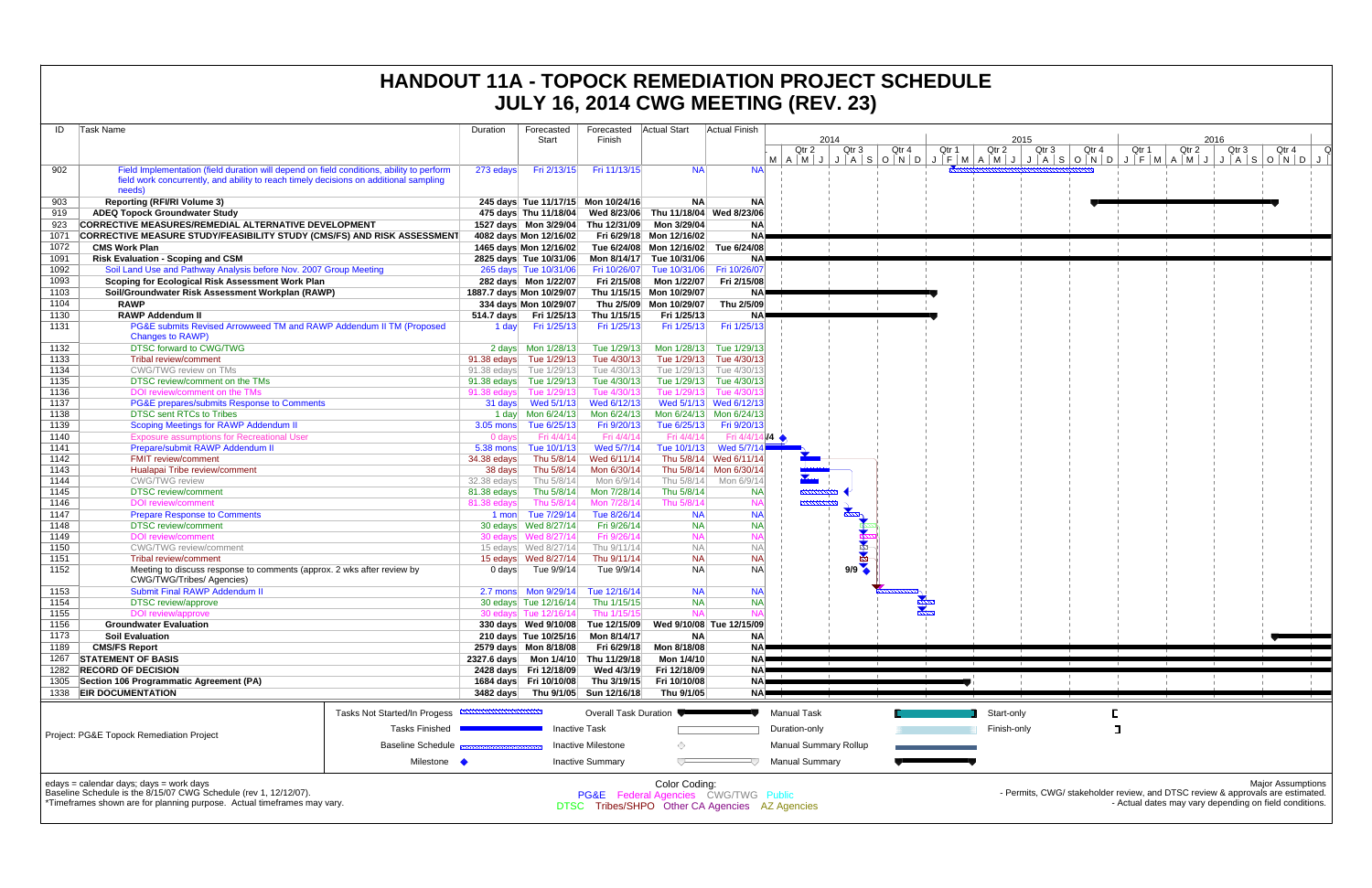| Task Name                                                                                              |                              | Duration    | Forecasted               | Forecasted Actual Start           |                                                                    | Actual Finish           |                                              |                |                                   |       |       |               |                  |       |
|--------------------------------------------------------------------------------------------------------|------------------------------|-------------|--------------------------|-----------------------------------|--------------------------------------------------------------------|-------------------------|----------------------------------------------|----------------|-----------------------------------|-------|-------|---------------|------------------|-------|
|                                                                                                        |                              |             | Start                    | Finish                            |                                                                    |                         | 2014<br>Qtr <sub>2</sub><br>Qtr <sub>3</sub> | Qtr 4<br>Qtr 1 | 2015<br>Qtr <sub>3</sub><br>Qtr 2 | Qtr 4 | Qtr 1 | 2016<br>Qtr 2 | Qtr <sub>3</sub> | Qtr 4 |
| <b>DESIGN. PERMITTING. AND CONSTRUCTION OF GROUNDWATER REMEDY</b>                                      |                              |             | 1999 days Mon 1/31/11    | Wed 9/26/18                       | Mon 1/31/11                                                        | NA <b>I</b>             | MAMJJASONDJFMAMJJASONDJFMAMJJASONDJ          |                |                                   |       |       |               |                  |       |
| <b>Corrective Measure Implementation/Remedial Design (CMI/RD) Workplan</b>                             |                              |             | 199 days Mon 1/31/11     | Thu 11/3/11                       | Mon 1/31/11                                                        | <b>NA</b>               |                                              |                |                                   |       |       |               |                  |       |
| Remedial Design (Preliminary, Intermediate, and Pre-Final/Final)                                       |                              |             | 925 days Tue 9/20/11     | Fri 4/3/15                        | Tue 9/20/11                                                        | <b>NA</b>               |                                              |                |                                   |       |       |               |                  |       |
| <b>Preliminary Design</b>                                                                              |                              |             | 174 days Tue 9/20/11     | Thu 5/17/12                       |                                                                    | Tue 9/20/11 Thu 5/17/12 |                                              |                |                                   |       |       |               |                  |       |
| <b>Intermediate Design</b>                                                                             |                              |             | 501 days Fri 5/18/12     | Fri 4/18/14                       |                                                                    | Fri 5/18/12 Fri 4/18/14 |                                              |                |                                   |       |       |               |                  |       |
| Implementation Plan for Evaluation of Alternative Freshwater Sources                                   |                              |             |                          | 422 days Fri 11/16/12 Mon 6/30/14 | Fri 11/16/12 Mon 6/30/14■                                          |                         |                                              |                |                                   |       |       |               |                  |       |
| Prepare/submit Fresh Water Implementation Plan                                                         |                              |             |                          |                                   | 1 day Tue 11/20/12 Tue 11/20/12 Tue 11/20/12 Tue 11/20/12          |                         |                                              |                |                                   |       |       |               |                  |       |
| <b>DTSC forward to CWG/TWG</b>                                                                         |                              |             |                          |                                   | 0 days Wed 11/21/12 Wed 11/21/12 Wed 11/21/12 Wed 11/21/12         |                         |                                              |                |                                   |       |       |               |                  |       |
| CWG/TWG review/comment on the Implementation Plan                                                      |                              |             |                          |                                   | 19 days Wed 11/21/12 Mon 12/17/12 Wed 11/21/12 Mon 12/17/12        |                         |                                              |                |                                   |       |       |               |                  |       |
| <b>Tribal Consultation</b>                                                                             |                              |             | 49.38 edays Wed 11/21/12 |                                   | Wed 1/9/13 Wed 11/21/12 Wed 1/9/13                                 |                         |                                              |                |                                   |       |       |               |                  |       |
| DTSC review/comment on the Implementation Plan                                                         |                              |             |                          |                                   | 23 days Wed 11/21/12 Fri 12/21/12 Wed 11/21/12 Fri 12/21/12        |                         |                                              |                |                                   |       |       |               |                  |       |
| DOI review/comment on the Implementation Plan                                                          |                              |             | 36 days Wed 11/21/12     |                                   | Wed 1/9/13 Wed 11/21/12                                            | Wed 1/9/1               |                                              |                |                                   |       |       |               |                  |       |
| <b>Response to Comments (RTCs)/Comment Resolution</b>                                                  |                              |             | 174 days Thu 1/3/13      | Wed 9/4/13                        | Thu 1/3/13                                                         | Wed 9/4/13              |                                              |                |                                   |       |       |               |                  |       |
| <b>State CEQA Evaluation</b>                                                                           |                              |             | 209 days Fri 11/16/12    | Wed 9/4/13                        | Fri 11/16/12                                                       | Wed 9/4/13              |                                              |                |                                   |       |       |               |                  |       |
| DTSC review/approve Final Implementation Plan                                                          |                              |             |                          | Wed 9/4/13                        | Mon 8/12/13                                                        | Wed 9/4/13              |                                              |                |                                   |       |       |               |                  |       |
| DOI review/approve Final Implementation Plan                                                           |                              |             | 17 days Mon 8/12/13      | Wed 9/4/13                        | Mon 8/12/13                                                        | Wed 9/4/1               |                                              |                |                                   |       |       |               |                  |       |
| Implementation of Fresh Water Implementation Plan                                                      |                              |             | 117 days Thu 9/5/13      | Fri 2/14/14                       | Thu 9/5/13                                                         | Fri 2/14/14             |                                              |                |                                   |       |       |               |                  |       |
| Data Call #1 - Discuss Exploratory Data                                                                |                              |             |                          | Mon 11/4/13                       | Mon 11/4/13                                                        | Mon 11/4/13             |                                              |                |                                   |       |       |               |                  |       |
| Data Call #2 - Discuss Data Summary/Path Forward                                                       |                              |             | 0 days Wed 1/29/14       | Wed 1/29/14                       | Wed 1/29/14 Wed 1/29/14                                            |                         |                                              |                |                                   |       |       |               |                  |       |
| Data Call #3 - Discuss Data Summary/Path Forward                                                       |                              | 1 day       | Fri 2/28/14              | Fri 2/28/14                       | Fri 2/28/14                                                        | Fri 2/28/14             |                                              |                |                                   |       |       |               |                  |       |
| Prepare Tech Memo to summarize FWIP results                                                            |                              | 30.38 edays | Mon 3/3/14               | Wed 4/2/14                        | Mon 3/3/14                                                         | Wed $4/2/14$            |                                              |                |                                   |       |       |               |                  |       |
| DTSC provides direction to PG&E on freshwater source                                                   |                              | $0.4$ wks   | Thu 4/3/14               | Fri 4/4/14                        | Thu 4/3/14                                                         | Fri 4/4/14              |                                              |                |                                   |       |       |               |                  |       |
| DOI provides direction to PG&E on freshwater source                                                    |                              | $0.4$ wks   | Thu 4/3/14               | Fri 4/4/14                        | Thu 4/3/14                                                         | Fri 4/4/14              |                                              |                |                                   |       |       |               |                  |       |
| <b>Continue Implementation of FWIP</b>                                                                 |                              | 60 days     | Mon 4/7/14               | Mon 6/30/14                       |                                                                    | Mon 4/7/14 Mon 6/30/14  |                                              |                |                                   |       |       |               |                  |       |
|                                                                                                        |                              |             |                          | Fri 4/3/15                        |                                                                    |                         |                                              |                |                                   |       |       |               |                  |       |
| Pre-Final/Final Design (include plan for decommissioning, removal, and<br>restoration of IM3 facility) |                              |             |                          |                                   | Mon 4/7/14                                                         | <b>NA</b>               |                                              |                |                                   |       |       |               |                  |       |
| Documents submitted in advance of 90%                                                                  |                              |             |                          | 140 days Wed 4/30/14 Tue 11/11/14 | Wed 4/30/14                                                        | <b>NA</b>               |                                              |                |                                   |       |       |               |                  |       |
| <b>CIMP</b>                                                                                            |                              | 139 days    |                          | Thu 5/1/14 Tue 11/11/14           | Thu 5/1/14                                                         | <b>NA</b>               |                                              |                |                                   |       |       |               |                  |       |
| <b>Submit CIMP</b>                                                                                     |                              | 0 days      | Thu 5/1/14               | Thu 5/1/14                        | Thu 5/1/14                                                         | Thu 5/1/14              | $\bullet$ 5/1                                |                |                                   |       |       |               |                  |       |
| DTSC forward to CWG/TWG and Tribes                                                                     |                              | 1 day       | Fri 5/2/14               | Fri 5/2/14                        | Fri 5/2/14                                                         | Fri 5/2/14              |                                              |                |                                   |       |       |               |                  |       |
| <b>CWG/TWG</b> review/comment                                                                          |                              | 137 days    |                          | Mon 5/5/14 Tue 11/11/14           | Mon 5/5/14                                                         | <b>NA</b>               |                                              |                |                                   |       |       |               |                  |       |
| <b>Tribes review/comment</b>                                                                           |                              | 137 days    |                          | Mon 5/5/14 Tue 11/11/14           | Mon 5/5/14                                                         | <b>NA</b>               |                                              |                |                                   |       |       |               |                  |       |
| SOPs Batch #1                                                                                          |                              |             |                          | 140 days Wed 4/30/14 Tue 11/11/14 | Wed 4/30/14                                                        | <b>NA</b>               |                                              |                |                                   |       |       |               |                  |       |
| <b>Submit SOPs</b>                                                                                     |                              |             | 0 days Wed 4/30/14       | Wed 4/30/14                       | Wed 4/30/14 Wed 4/30/14                                            |                         | 4/30                                         |                |                                   |       |       |               |                  |       |
| DTSC forward to CWG/TWG and Tribes                                                                     |                              | 0 days      | Thu 5/1/14               | Thu 5/1/14                        | Thu 5/1/14                                                         | Thu 5/1/14              | 5/1                                          |                |                                   |       |       |               |                  |       |
| <b>CWG/TWG review/comment</b>                                                                          |                              | 138 days    |                          | Fri 5/2/14 Tue 11/11/14           | Fri 5/2/14                                                         | <b>NA</b>               |                                              |                |                                   |       |       |               |                  |       |
| <b>Tribes review/comment</b>                                                                           |                              | 138 days    |                          | Fri 5/2/14 Tue 11/11/14           | Fri 5/2/14                                                         | <b>NA</b>               |                                              |                |                                   |       |       |               |                  |       |
| SOPs Batch #2                                                                                          |                              | 128 days    |                          | Fri 5/16/14 Tue 11/11/14          | Fri 5/16/14                                                        | <b>NA</b>               |                                              |                |                                   |       |       |               |                  |       |
| <b>Submit SOPs</b>                                                                                     |                              | 0 days      | Fri 5/16/14              | Fri 5/16/14                       | Fri 5/16/14                                                        | Fri 5/16/14             | $\bullet$ 5/16                               |                |                                   |       |       |               |                  |       |
| DTSC forward to CWG/TWG and Tribes                                                                     |                              |             |                          |                                   | 0 days    Mon 5/19/14    Mon 5/19/14    Mon 5/19/14    Mon 5/19/14 |                         | $5/19$ $\triangle$                           |                |                                   |       |       |               |                  |       |
| <b>CWG/TWG</b> review/comment                                                                          |                              |             |                          | 126 days Tue 5/20/14 Tue 11/11/14 | Tue 5/20/14                                                        | NA.                     |                                              |                |                                   |       |       |               |                  |       |
| <b>Tribes review/comment</b>                                                                           |                              |             |                          | 126 days Tue 5/20/14 Tue 11/11/14 | Tue 5/20/14                                                        | <b>NA</b>               |                                              |                |                                   |       |       |               |                  |       |
| SOPs Batch #3                                                                                          |                              |             |                          | 99 days Thu 6/26/14 Tue 11/11/14  | Thu 6/26/14                                                        | <b>NA</b>               |                                              |                |                                   |       |       |               |                  |       |
| <b>Submit SOPs</b>                                                                                     |                              |             | 0 days Thu $6/26/14$     | Thu 6/26/14                       | Thu 6/26/14                                                        | Thu 6/26/14             | 6/26                                         |                |                                   |       |       |               |                  |       |
| DTSC forward to CWG/TWG and Tribes                                                                     |                              | 0 days      | Fri 6/27/14              | Fri 6/27/14                       | Fri 6/27/14                                                        | Fri 6/27/14             | 6/27                                         |                |                                   |       |       |               |                  |       |
| <b>CWG/TWG</b> review/comment                                                                          |                              |             |                          | 97 days Mon 6/30/14 Tue 11/11/14  | Mon 6/30/14                                                        | <b>NA</b>               |                                              |                |                                   |       |       |               |                  |       |
| <b>Tribes review/comment</b>                                                                           |                              |             |                          | Tue 11/11/14                      | Mon 6/30/14                                                        | <b>NA</b>               |                                              |                |                                   |       |       |               |                  |       |
| Prepare/submit Pre-Final Design Package                                                                |                              |             |                          | Mon 9/8/14                        | Mon 4/7/14                                                         | <b>NA</b>               |                                              |                |                                   |       |       |               |                  |       |
|                                                                                                        | Tasks Not Started/In Progess |             |                          | <b>Overall Task Duration</b>      |                                                                    |                         | <b>Manual Task</b>                           |                | Start-only                        |       |       |               |                  |       |
| Project: PG&E Topock Remediation Project                                                               | <b>Tasks Finished</b>        |             | <b>Inactive Task</b>     |                                   |                                                                    |                         | Duration-only                                |                | Finish-only                       |       |       |               |                  |       |
|                                                                                                        | <b>Baseline Schedule</b>     |             |                          | <b>Inactive Milestone</b>         | ⇔                                                                  |                         | <b>Manual Summary Rollup</b>                 |                |                                   |       |       |               |                  |       |
|                                                                                                        | Milestone •                  |             |                          | <b>Inactive Summary</b>           |                                                                    |                         | <b>Manual Summary</b>                        |                |                                   |       |       |               |                  |       |
|                                                                                                        |                              |             |                          |                                   |                                                                    |                         |                                              |                |                                   |       |       |               |                  |       |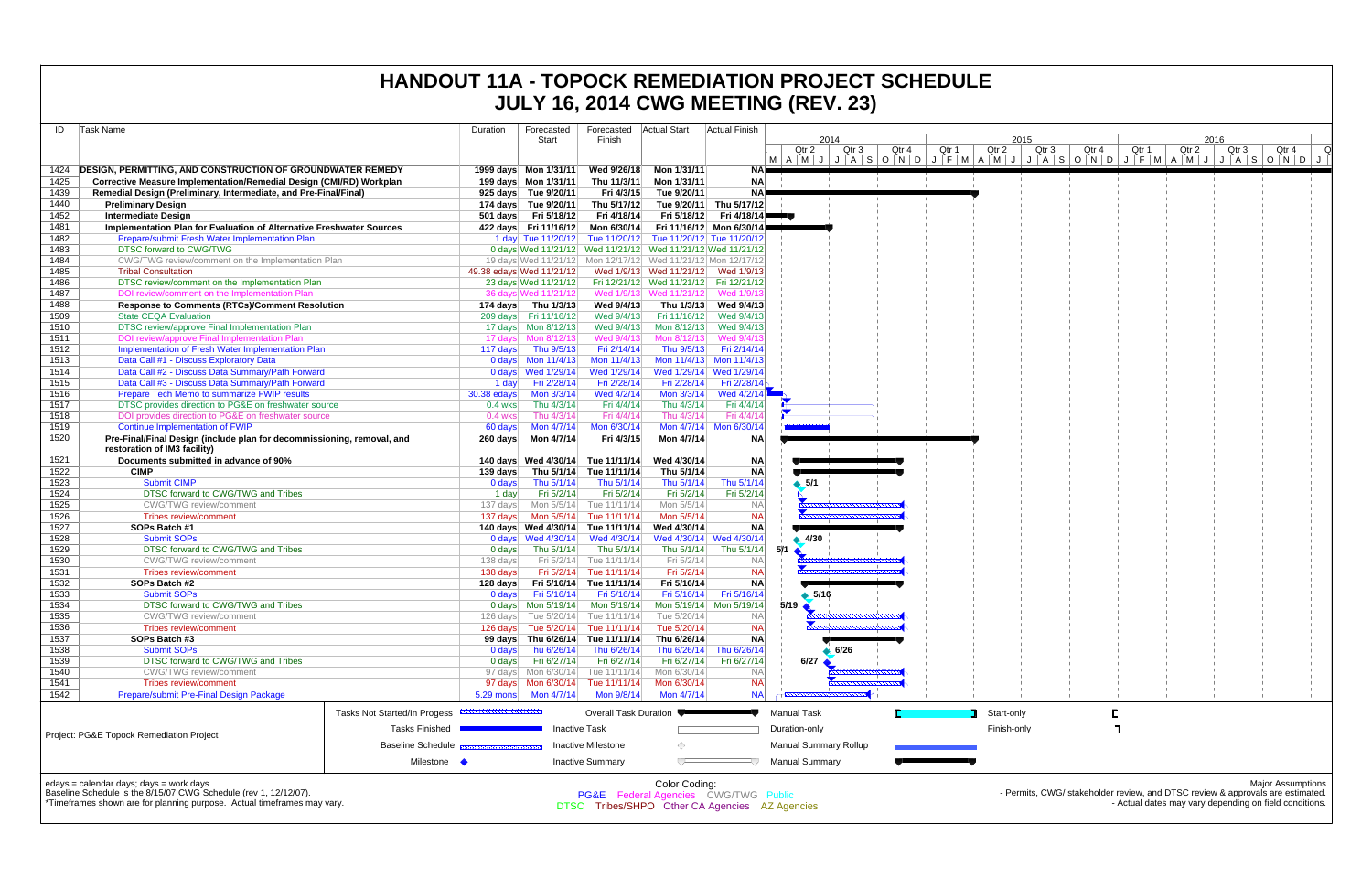| ID   | Task Name                                                                                                                                                                                                                                  | Duration       | Forecasted           | Forecasted                                 | <b>Actual Start</b>                                                                                     | Actual Finish           |                                                                          |       |               |               |       |       |       |       |                          |                                                                                                                                                                      |
|------|--------------------------------------------------------------------------------------------------------------------------------------------------------------------------------------------------------------------------------------------|----------------|----------------------|--------------------------------------------|---------------------------------------------------------------------------------------------------------|-------------------------|--------------------------------------------------------------------------|-------|---------------|---------------|-------|-------|-------|-------|--------------------------|----------------------------------------------------------------------------------------------------------------------------------------------------------------------|
|      |                                                                                                                                                                                                                                            |                | Start                | Finish                                     |                                                                                                         |                         | 2014<br>Qtr 2<br>Qtr <sub>3</sub><br>MAMJJASONDJFMAMJJASONDJFMAMJJASONDJ | Qtr 4 | Qtr 1         | 2015<br>Qtr 2 | Qtr 3 | Qtr 4 | Qtr 1 | Qtr 2 | 2016<br>Qtr <sub>3</sub> | Qtr 4<br>Q                                                                                                                                                           |
| 1543 | <b>DTSC forward to CWG/TWG</b>                                                                                                                                                                                                             | 3 days         | Tue 9/9/14           | Thu 9/11/14                                | <b>NA</b>                                                                                               | <b>NA</b>               |                                                                          |       |               |               |       |       |       |       |                          |                                                                                                                                                                      |
| 1544 | CWG/TWG review/comment on Final Design Package                                                                                                                                                                                             | 60 edays       |                      | Fri 9/12/14 Tue 11/11/14                   | <b>NA</b>                                                                                               | <b>NA</b>               |                                                                          |       |               |               |       |       |       |       |                          |                                                                                                                                                                      |
| 1545 | <b>Tribal Consultation</b>                                                                                                                                                                                                                 | 60 edays       |                      | Fri 9/12/14 Tue 11/11/14                   | <b>NA</b>                                                                                               | <b>NA</b>               |                                                                          |       |               |               |       |       |       |       |                          |                                                                                                                                                                      |
| 1546 | BLM process after close of comment period                                                                                                                                                                                                  |                |                      | 15 edays Tue 11/11/14 Wed 11/26/14         | <b>NA</b>                                                                                               | <b>NA</b>               |                                                                          |       |               |               |       |       |       |       |                          |                                                                                                                                                                      |
| 1547 | DTSC review/comment on Final Design Package                                                                                                                                                                                                |                |                      | 75 edays Fri 9/12/14 Wed 11/26/14          | <b>NA</b>                                                                                               | <b>NA</b>               |                                                                          |       |               |               |       |       |       |       |                          |                                                                                                                                                                      |
| 1548 | DOI review/comment on Final Design Package                                                                                                                                                                                                 | 75 edays       |                      | Fri 9/12/14 Wed 11/26/14                   | <b>NA</b>                                                                                               | <b>NA</b>               |                                                                          |       |               |               |       |       |       |       |                          |                                                                                                                                                                      |
| 1549 | Comments resolution (duration depends on quantity and nature of comment. Duration<br>to be confirmed after discussion of RTC process with stakeholders)                                                                                    |                |                      | 12 wks Thu 11/27/14 Wed 2/18/15            | <b>NA</b>                                                                                               | <b>NA</b>               |                                                                          |       |               |               |       |       |       |       |                          |                                                                                                                                                                      |
| 1550 | Prepare/submit Final Design Package (duration to be confirmed after receipt of<br>comments and RTCs)                                                                                                                                       | 1 mon          | Thu 2/19/15          | Thu 3/19/15                                | <b>NA</b>                                                                                               | <b>NA</b>               |                                                                          |       | <b>Room</b>   |               |       |       |       |       |                          |                                                                                                                                                                      |
| 1551 | <b>DTSC</b> approves design                                                                                                                                                                                                                | 2.2 wks        | Fri 3/20/15          | Fri 4/3/15                                 | <b>NA</b>                                                                                               | <b>NA</b>               |                                                                          |       |               |               |       |       |       |       |                          |                                                                                                                                                                      |
| 1552 | <b>DOI</b> approves design                                                                                                                                                                                                                 | 2.2 wks        | Fri 3/20/15          | Fri 4/3/15                                 | <b>NA</b>                                                                                               | N/                      |                                                                          |       |               |               |       |       |       |       |                          |                                                                                                                                                                      |
| 1553 | <b>Construction/Remedial Action Work Plan</b>                                                                                                                                                                                              | 260 days       | Mon 4/7/14           | Fri 4/3/15                                 | Mon 4/7/14                                                                                              | <b>NA</b>               |                                                                          |       |               |               |       |       |       |       |                          |                                                                                                                                                                      |
| 1554 | Prepare/submit Draft Work Plan                                                                                                                                                                                                             | 5.29 mons      | Mon 4/7/14           | Mon 9/8/14                                 | Mon 4/7/14                                                                                              | <b>NA</b>               |                                                                          |       |               |               |       |       |       |       |                          |                                                                                                                                                                      |
| 1555 | DOI forward to DTSC/CWG/TWG                                                                                                                                                                                                                | 3 days         | Tue 9/9/14           | Thu 9/11/14                                | <b>NA</b>                                                                                               |                         |                                                                          |       |               |               |       |       |       |       |                          |                                                                                                                                                                      |
| 1556 | CWG/TWG review/comment on Draft Work Plan                                                                                                                                                                                                  | 60 edays       |                      | Fri 9/12/14 Tue 11/11/14                   | <b>NA</b>                                                                                               | <b>NA</b>               |                                                                          |       |               |               |       |       |       |       |                          |                                                                                                                                                                      |
| 1557 | <b>Tribal Consultation on Draft Work Plan</b>                                                                                                                                                                                              |                |                      | 60 edays Fri 9/12/14 Tue 11/11/14          | <b>NA</b>                                                                                               | <b>NA</b>               |                                                                          |       |               |               |       |       |       |       |                          |                                                                                                                                                                      |
| 1558 | BLM process after close of comment period                                                                                                                                                                                                  |                |                      | 15 edays Tue 11/11/14 Wed 11/26/14         | <b>NA</b>                                                                                               |                         |                                                                          |       |               |               |       |       |       |       |                          |                                                                                                                                                                      |
| 1559 | DOI review/comment on Draft Work Plan                                                                                                                                                                                                      | 75 edays       |                      | Fri 9/12/14 Wed 11/26/14                   | <b>NA</b>                                                                                               | N/                      |                                                                          |       |               |               |       |       |       |       |                          |                                                                                                                                                                      |
| 1560 | DTSC review/comment on Draft Work Plan                                                                                                                                                                                                     | 75 edays       |                      | Fri 9/12/14 Wed 11/26/14                   | <b>NA</b>                                                                                               | <b>NA</b>               |                                                                          |       |               |               |       |       |       |       |                          |                                                                                                                                                                      |
| 1561 | Comments resolution (duration depends on quantity and nature of comment. Duration to                                                                                                                                                       |                |                      | 12 wks Thu 11/27/14 Wed 2/18/15            | <b>NA</b>                                                                                               | <b>NA</b>               |                                                                          |       |               |               |       |       |       |       |                          |                                                                                                                                                                      |
| 1562 | be confirmed after discussion of RTC process with stakeholders)<br>Prepare/submit Final Work Plan (duration to be confirmed after receipt of comments and                                                                                  | 1 mon          | Thu 2/19/15          | Thu 3/19/15                                | <b>NA</b>                                                                                               | <b>NA</b>               |                                                                          |       | $\frac{1}{2}$ |               |       |       |       |       |                          |                                                                                                                                                                      |
|      | RTCs)                                                                                                                                                                                                                                      |                |                      |                                            |                                                                                                         |                         |                                                                          |       |               |               |       |       |       |       |                          |                                                                                                                                                                      |
| 1563 | <b>DTSC approves Final Work Plan</b>                                                                                                                                                                                                       | 2.2 wks        | Fri 3/20/15          | Fri 4/3/15                                 | <b>NA</b>                                                                                               | <b>NA</b>               |                                                                          |       |               |               |       |       |       |       |                          |                                                                                                                                                                      |
| 1564 | CEQA Evaluation of Work Plan (depending on CEQA documentation. To be determined<br>after initiate checklist)                                                                                                                               | $6.95$ mons    | Fri 9/12/14          | Fri 4/3/15                                 | <b>NA</b>                                                                                               | <b>NA</b>               |                                                                          |       |               |               |       |       |       |       |                          |                                                                                                                                                                      |
| 1565 | <b>DOI approves Final Work Plan</b>                                                                                                                                                                                                        | <b>2.2 wks</b> | Fri 3/20/15          | Fri 4/3/15                                 | <b>NA</b>                                                                                               | N <sub>l</sub>          |                                                                          |       |               |               |       |       |       |       |                          |                                                                                                                                                                      |
| 1566 | ROWs/Easements/Landowner Agreements/Approvals/Compliance                                                                                                                                                                                   | 63 days        | Wed 2/4/15           | Sun 5/3/15                                 | <b>NA</b>                                                                                               | <b>NA</b>               |                                                                          |       |               |               |       |       |       |       |                          |                                                                                                                                                                      |
| 1567 | <b>Other Approvals and Compliance</b>                                                                                                                                                                                                      | 3 mons         | Wed 2/4/15           | Sun 5/3/15                                 | <b>NA</b>                                                                                               | <b>NA</b>               |                                                                          |       |               |               |       |       |       |       |                          |                                                                                                                                                                      |
| 1568 | Landowner Agreements/Leasing/ROW Agreements                                                                                                                                                                                                | 3 mons         | Wed 2/4/15           | Sun 5/3/15                                 | <b>NA</b>                                                                                               | <b>NA</b>               |                                                                          |       |               |               |       |       |       |       |                          |                                                                                                                                                                      |
| 1569 | <b>Community Outreach</b>                                                                                                                                                                                                                  | 940 days       | Fri 10/7/11          | Wed 5/13/15                                | Fri 10/7/11                                                                                             | <b>NA</b>               |                                                                          |       |               |               |       |       |       |       |                          |                                                                                                                                                                      |
| 1570 | Prepare/Issue Project Update Factsheet                                                                                                                                                                                                     | 4 mons         | Fri 10/7/11          | Tue 1/31/12                                | Fri 10/7/11                                                                                             | Tue 1/31/12             |                                                                          |       |               |               |       |       |       |       |                          |                                                                                                                                                                      |
| 1571 | <b>Community Outreach Activities (State)</b>                                                                                                                                                                                               | $935$ days     | <b>Fri 10/7/11</b>   | Wed 5/6/15                                 | Fri 10/7/11                                                                                             | <b>NA</b>               |                                                                          |       |               |               |       |       |       |       |                          |                                                                                                                                                                      |
| 1572 | Update mailing list                                                                                                                                                                                                                        | $2.95$ mons    | Fri 10/7/11          | Fri 12/30/11                               |                                                                                                         | Fri 10/7/11 Fri 12/30/1 |                                                                          |       |               |               |       |       |       |       |                          |                                                                                                                                                                      |
| 1573 | <b>Conduct Community Survey</b>                                                                                                                                                                                                            | $1.62$ mons    | Tue 1/31/12          | Fri 3/16/12                                | Tue 1/31/12                                                                                             | Fri 3/16/12             |                                                                          |       |               |               |       |       |       |       |                          |                                                                                                                                                                      |
| 1574 | <b>Conduct Community Interview</b>                                                                                                                                                                                                         | 2 mons         | Wed 4/25/12          | Thu 6/21/12                                | Wed 4/25/12                                                                                             | Thu 6/21/12             |                                                                          |       |               |               |       |       |       |       |                          |                                                                                                                                                                      |
| 1575 | Prepare/Issue Community Outreach Plan                                                                                                                                                                                                      |                | 7.1 mons Mon 3/19/12 | Wed 1/16/13                                |                                                                                                         | Mon 3/19/12 Wed 1/16/13 |                                                                          |       |               |               |       |       |       |       |                          |                                                                                                                                                                      |
| 1576 | Prepare/Issue factsheet for Corrective Measures Implementation                                                                                                                                                                             |                |                      | Wed 5/6/15                                 | <b>NA</b>                                                                                               | <b>NA</b>               |                                                                          |       |               |               |       |       |       |       |                          |                                                                                                                                                                      |
| 1577 | <b>Outreach/Public Participation Activities (Federal)</b>                                                                                                                                                                                  |                |                      | 27 days    Mon    4/6/15    Wed    5/13/15 | <b>NA</b>                                                                                               |                         |                                                                          |       |               |               |       |       |       |       |                          |                                                                                                                                                                      |
| 1578 | Prepare/issue factsheet for Remedy Implementation                                                                                                                                                                                          | 30 edays       | Mon 4/6/15           | Wed 5/6/15                                 | <b>NA</b>                                                                                               | N                       |                                                                          |       |               |               |       |       |       |       |                          |                                                                                                                                                                      |
| 1579 | Open house (Multiple Locations)                                                                                                                                                                                                            | 1 wk           | Thu 5/7/15           | Wed 5/13/15                                | <b>NA</b>                                                                                               | N/                      |                                                                          |       |               |               |       |       |       |       |                          |                                                                                                                                                                      |
| 1580 | Construction (the duration shown below is preliminary and will be adjusted as the<br>design progresses; a detailed construction/remedial action implementation schedule<br>will be included in the Construction/Remedial Action Work Plan) | 628 days       |                      | Fri 5/15/15 Wed 10/11/17                   | <b>NA</b>                                                                                               | <b>NA</b>               |                                                                          |       |               |               |       |       |       |       |                          |                                                                                                                                                                      |
| 1581 | <b>Stakeholder Attending Kick-Off Meeting at Site</b>                                                                                                                                                                                      | 0 days         | Fri 5/15/15          | Fri 5/15/15                                | <b>NA</b>                                                                                               | <b>NA</b>               |                                                                          |       |               | 5/15          |       |       |       |       |                          |                                                                                                                                                                      |
| 1582 | <b>Stakeholder Attending Kick-Off Meeting at Site</b>                                                                                                                                                                                      | 0 days         | Fri 5/15/15          | Fri 5/15/15                                | <b>NA</b>                                                                                               | N/                      |                                                                          |       |               | 5/15          |       |       |       |       |                          |                                                                                                                                                                      |
|      | Tasks Not Started/In Progess                                                                                                                                                                                                               |                |                      | <b>Overall Task Duration</b>               |                                                                                                         |                         | <b>Manual Task</b>                                                       |       |               | Start-only    |       |       |       |       |                          |                                                                                                                                                                      |
|      | <b>Tasks Finished</b><br>Project: PG&E Topock Remediation Project                                                                                                                                                                          |                |                      | <b>Inactive Task</b>                       |                                                                                                         |                         | Duration-only                                                            |       |               | Finish-only   |       |       |       |       |                          |                                                                                                                                                                      |
|      | <b>Baseline Schedule</b>                                                                                                                                                                                                                   |                |                      | Inactive Milestone                         | ◇                                                                                                       |                         | <b>Manual Summary Rollup</b>                                             |       |               |               |       |       |       |       |                          |                                                                                                                                                                      |
|      | Milestone                                                                                                                                                                                                                                  |                |                      | <b>Inactive Summary</b>                    |                                                                                                         |                         | <b>Manual Summary</b>                                                    |       |               |               |       |       |       |       |                          |                                                                                                                                                                      |
|      | edays = calendar days; days = work days<br>Baseline Schedule is the 8/15/07 CWG Schedule (rev 1, 12/12/07).<br>*Timeframes shown are for planning purpose. Actual timeframes may vary.                                                     |                |                      |                                            | Color Coding:<br>PG&E Federal Agencies CWG/TWG Public<br>DTSC Tribes/SHPO Other CA Agencies AZ Agencies |                         |                                                                          |       |               |               |       |       |       |       |                          | <b>Major Assumptions</b><br>- Permits, CWG/ stakeholder review, and DTSC review & approvals are estimated.<br>- Actual dates may vary depending on field conditions. |